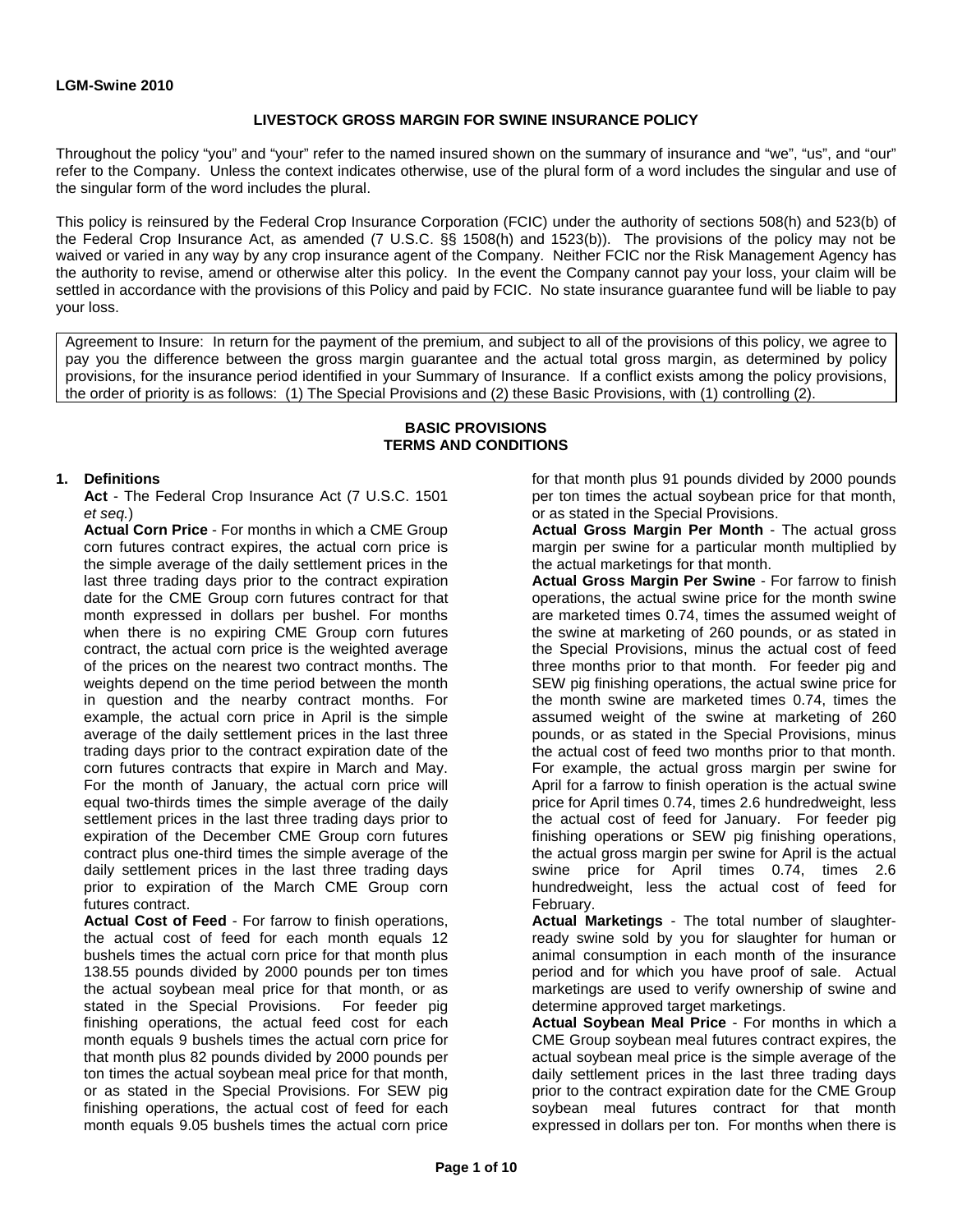no expiring CME Group soybean meal futures contract, the actual soybean meal price is the weighted average of the prices on the nearest two contract months. The weights depend on the time period between the month in question and the nearby contract months. For example, the actual soybean meal price in April is the simple average of the daily settlement prices in the last three trading days prior to the contract expiration date of the soybean meal futures contracts that expire in March and May. .

**Actual Swine Price** - For months in which a CME Group lean hog futures contract expires, the actual swine price is the simple average of the daily settlement prices in the last three trading days prior to the contract expiration date for the CME Group lean hog futures contract for that month expressed in dollars per hundredweight. For months when there is no expiring CME Group lean hog futures contract, the actual swine price is the weighted average of the prices on the nearest two contract months. The weights depend on the time period between the month in question and the nearby contract months. For example, the actual swine price in March is the simple average of the daily settlement prices in the last three trading days prior to the contract expiration date of the lean hog futures contracts that expire in February and April..

**Actual Total Gross Margin** - The target marketings for each month of an insurance period multiplied by the actual gross margin per swine for each month of that insurance period and totaled.

**Application** - The form required to be completed by you and accepted by us before insurance coverage will commence.

**Approved Target Marketings** - The maximum target marketings allowed for the designated months of the applicable insurance period. The producer's Target Marketings for any month may not be more than the producer's Approved Target Marketings. Approved Target Marketings will be based on the lesser of farm capacity or underwriting capacity for the six-month insurance period as determined by the insurance underwriter.

**Assignment of Indemnity** - A transfer of your policy rights, made on our form, and effective when approved by us whereby you assign your right to an indemnity payment to any party of your choice for the insurance period.

**CME Group** - The Chicago Mercantile Exchange.

**Company -** The insurance company identified on, and issuing, your summary of insurance.

**Consent** - Approval in writing by us allowing you to take a specific action.

**Contract Change Date -** The calendar date by which we make any policy changes available for inspection in the agent's office.

**Coverage** - The insurance provided by this policy, against insured loss of gross margin as shown on your summary of insurance.

**Crop Year** - The twelve-month period, beginning July 1, and ending the following June 30, which is designated by the calendar year in which it ends.

**Date Coverage Begins** - The calendar date the insurance provided by this policy begins.

**Days** - Calendar days.

**Deductible** - The portion of the expected gross margin that you elect not to insure. Allowable deductible amounts range from zero to \$20 per swine in \$2 per swine increments.

**End of Insurance Period, Date of** - The date upon which your insurance provided by this policy ceases.

**Expected Corn Price -** Expected corn prices for months in an insurance period are determined using three-day average settlement prices on CME Group corn futures contracts.

- a. For months with unexpired corn futures contracts, the expected corn price is the simple average of the CME Group corn futures contract for that month during the expected price measurement period expressed in dollars per bushel. For example, for a sales closing month of February, the expected corn price for July equals the simple average of the daily settlement prices on the CME Group July corn futures contract during the expected price measurement period in February.
- b. For months with expired corn futures contracts, the expected corn price is the simple average of daily settlement prices for the CME Group corn futures contract for that month expressed in dollars per bushel in the last three trading days prior to contract expiration. For example, for a sales closing month of March, the expected corn price for March is the simple average of the daily settlement prices on the CME Group March corn futures contract for the three trading days prior to sales closing .
- c. For months without a corn futures contract, the futures prices used to calculate the expected corn price are the weighted average of the futures prices used to calculate the expected corn prices for the two surrounding months which have futures contract. The weights are based on the time difference between the month and the contract months. For example, for the March sales closing date, the expected corn price for June equals one-half times the simple average of the daily settlement prices on the CME Group May corn futures contract during the expected price measurement period in March plus one-half times the simple average of the daily settlement prices on the CME Group July corn futures contract during the expected price measurement period in March. See the LGM for Swine Commodity Exchange Endorsement for additional detail on exchange prices.

**Expected Cost Of Feed** - For farrow to finish operations, the expected cost of feed for each month equals the sum of 12 bushels times the expected corn price for that month, plus 138.55 pounds divided by 2000 pounds per ton times the expected soybean meal price for that month. For feeder pig finishing operations the expected cost of feed for each month equals the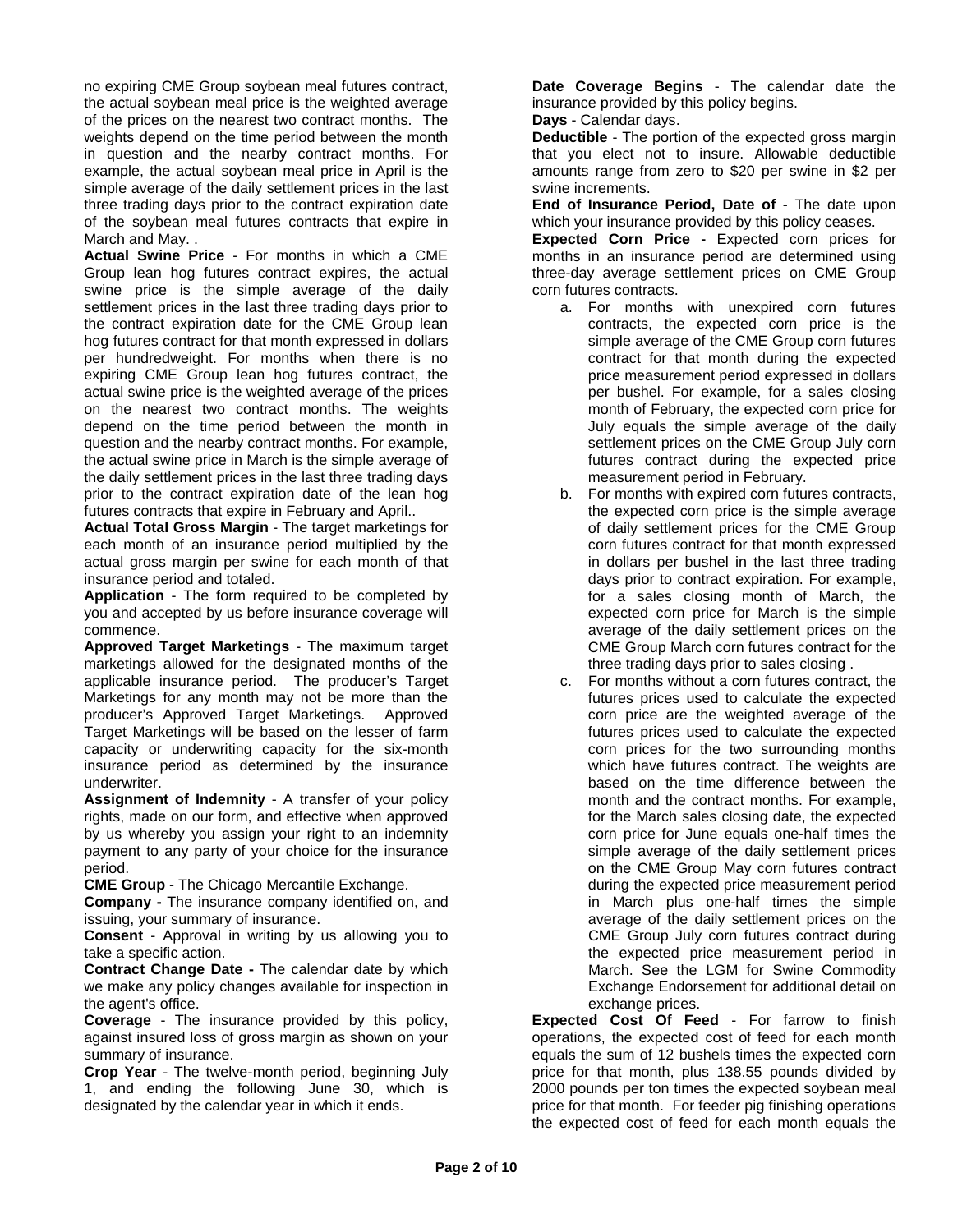sum of 9 bushels times the expected corn price for that month, plus 82 pounds divided by 2000 pounds per ton times the expected soybean meal price for that month. For SEW pig finishing operations the expected cost of feed for each month equals the sum of 9.05 bushels times the expected corn price for that month, plus 91 pounds divided by 2000 pounds per ton times the expected soybean meal price for that month.

**Expected Gross Margin Per Month** - The expected gross margin per swine multiplied by the target marketings for each month of an insurance period.

**Expected Gross Margin Per Swine** - For farrow to finish operations, expected gross margin per swine is equal to the expected swine price for the month swine are marketed times 0.74, times the assumed weight of the swine at marketing of 260 pounds, or as stated in the Special Provisions, minus the expected cost of feed three months prior to that month. For feeder pig finishing operations or SEW pig finishing operations, the expected gross margin per swine is equal to the expected swine price for the month swine are marketed times 0.74, times the assumed weight of the swine at marketing of 260 pounds, or as stated in the Special Provisions, minus the expected cost of feed two months prior to that month. For example, the expected gross margin per swine for April for a farrow to finish operation is the expected swine price for April times 0.74, times 2.6 hundredweight, less the expected cost of feed for January. For a finishing operation, expected gross margin per swine for April is the expected swine price for April times 0.74, times 2.6 hundredweight, less the expected cost of feed for February.

**Expected Price Measurement Period** – The three trading days prior to and including the last Friday of the month that is a business day on which sales takes place.

**Expected Soybean Meal Price -** Expected soybean meal prices for months in an insurance period are determined using three-day average settlement prices on CME Group soybean meal futures contracts.

- a. For months with unexpired soybean meal futures contracts, the expected soybean meal price is the simple average of the CME Group soybean meal futures contract for that month during the expected price measurement period in the month of the sales closing date expressed in dollars per ton. For example, for a sales closing date in February, the expected soybean meal price for July equals the simple average of the daily settlement daily settlement prices on the CME Group July soybean meal futures contract during the expected price measurement period in February.
- b. For months with expired soybean meal futures contracts, the expected soybean meal price is the simple average of daily settlement prices for the CME Group soybean meal futures contract for that month expressed in dollars per ton in the last three trading days prior to sales closing. For example, for a sales closing date in March, the expected soybean meal

price for March is the simple average of the daily settlement daily settlement prices on the CME Group March soybean meal futures contract over the last three trading days prior to sales closing.

c. For months without a soybean meal futures contract, the futures prices used to calculate the expected soybean meal price are the weighted average of the futures prices used to calculate the expected soybean meal prices for the two surrounding months which have futures contracts. The weights are based on the time difference between the month and the contract months. For example, for the March sales closing date, the expected soybean meal price for June equals one-half times the simple average of the daily settlement prices on the CME Group May soybean meal futures contract during the expected price measurement period plus one-half times the simple average of the daily settlement prices on the CME Group July soybean meal futures contract during the expected price measurement period in March. See the LGM for Swine Commodity Exchange Endorsement for additional detail on exchange prices.

**Expected Swine Price -** Expected swine prices for months in an insurance period are determined using three-day average settlement prices on CME Group lean hog futures contracts.

- a. For months with unexpired lean hog futures contracts, the expected swine price is the simple average of the CME Group lean hog futures contract for that month during the expected price measurement period expressed in dollars per hundredweight. For example, for a sales closing date in February, the expected swine price for July equals the simple average of the daily settlement prices on the CME Group July lean hog futures contract during the expected price measurement period in February.
- b. For months without a lean hog futures contract, the futures prices used to calculate the expected swine price are the weighted average of the futures prices used to calculate the expected swine prices for the two surrounding months which have futures contracts. The weights are based on the time difference between the month and the contract months. For example, for the March sales closing date, the expected swine price for September equals one-half times the simple average of the daily settlement prices on the CME Group August lean hog futures contract during the expected price measurement period in March plus one-half times the simple average of the daily settlement prices on the CME Group October lean hog futures contract during the expected price measurement period in March. See the LGM for Swine Commodity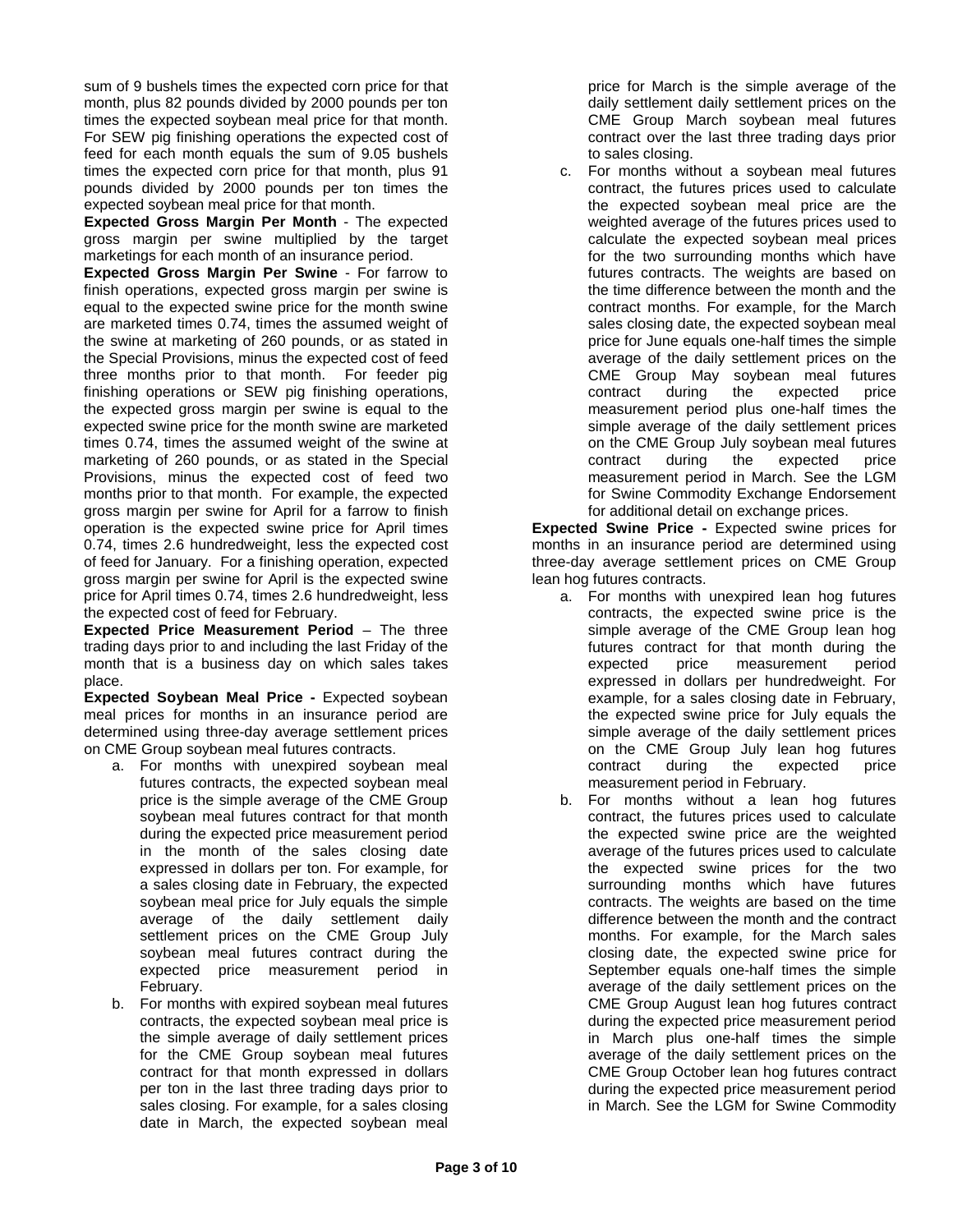Exchange Endorsement for additional detail on exchange prices.

**Expected Total Gross Margin** - The target marketings times the expected gross margin per swine for each month of an insurance period and totaled.

**Farrow to Finish Operation** - A type of farm operation that covers all aspects of breeding, farrowing and raising swine to slaughter.

**FCIC** - The Federal Crop Insurance Corporation, a wholly owned government corporation within USDA.

**Feeder Pig Finishing Operation** - A type of farm operation that specializes in the feeding of swine (feeder pigs) from a weight of approximately 50 pounds to slaughter.

**Gross Margin Guarantee** - The gross margin guarantee for an insurance period is the expected total gross margin for an insurance period minus the deductible times the total of target marketings.

**Insurance Period** - The six-month period designated in the summary of insurance to which this policy is applicable. Swine are not insurable in the first month of any insurance period. See the LGM for Swine Commodity Exchange Endorsement for additional detail on insurance periods.

**Insured** - The person as shown on the summary of insurance as the insured. This term does not extend to any other person having a share or interest in the animals (for example, a partnership, landlord, or any other person) unless also specifically indicated on the summary of insurance as the insured.

**Marketing Report** - A report submitted by you on our form showing for each month your actual marketings for that month of swine insured under this policy. The marketing report must be accompanied by copies of packer sales receipts that provide records of the actual marketings shown on the marketing report.

**Notice of Probable Loss** - Our notice to you of a probable loss on your insured swine.

**Person** - An individual, partnership, association, corporation, estate, trust or other legal entity.

**Policy** - The agreement between you and us consisting of these provisions, the Special Provisions, the summary of insurance, the Commodity Exchange Endorsement, and the applicable regulations published in 7 CFR Chapter IV.

**Premium** - The amount you owe us for this insurance coverage based on your target marketings in accordance with section 5.

**RMA** - Risk Management Agency, an agency within USDA.

**Sales Closing Date** – The last day of the sales period by which your completed application and premium must be received by us. Also, the last date by which you may change your insurance coverage for an insurance period.

**Sales Period** – The period that begins on the last business Friday of the month after validation of prices and rates and ends at 8:00 PM Central Time of the following day.

**SEW Pig Finishing Operation** - A type of farm operation that specializes in the feeding of swine

(Segregated Early Weaned pigs) from the age of approximately 12 to 21 days to slaughter.

**Share** - The lesser of your percentage interest in the insured livestock as an owner at the time insurance attaches and at the time of sale. Persons who lease or hold some other interest in the livestock other than as an owner are not considered to have a share in the livestock.

**Substantial Beneficial Interest** - An interest held by a person of at least 10 percent in the applicant or insured. All spouses that reside in the household will be considered to have a substantial beneficial interest in the applicant or insured unless the spouse can prove that the swine owned is in a totally separate farming operation in accordance with FCIC procedures and the spouse derives no benefit from the swine farming operation of the insured or applicant.

**Summary of Insurance** - Our statement to you, based upon your application, specifying the insured, the swine, the target marketings, gross margin guarantee and the premium for an insurance period.

**Swine** - Any species of domesticated mammal of the family *Suidae* commonly grown for pork production. Also referred to as hog or pig.

**Target Marketings** - Your determination as to the number of swine you elect to insure in each month during the insurance period. You can only report the number of swine in which you have a share.

**Target Marketings Report** - A report submitted by you on our form showing for each month your target marketings for that month.

**Termination Date** - The calendar date upon which your insurance ceases to be in effect because of nonpayment of any amount due us under the policy, including premium.

**UCM** - FCIC's Underwriting Capacity Manager (UCM) web site. This is a facility through which FCIC manages underwriting capacity for livestock.

**USDA** - The United States Department of Agriculture.

**Void** - When the Policy is considered not to have existed for an insurance period as a result of concealment, fraud or misrepresentation.

**Yield Factor** - The factor used to convert lean hog price, carcass price, to live hog price. The factor equals 0.74.

# **2. Life of Policy, Cancellation and Termination**

- (a) You can only purchase this plan of insurance during a sales period, if:
	- (1) The expected gross margins are available on the RMA website.
	- (2) Underwriting capacity for this plan of insurance is available.
- (b) LGM for Swine will not be offered for a sales period if the required data for establishing the expected gross margins for each month of the insurance period are not available because futures did not trade, or were not able to continue trading at the end of the day (such as the price moved the maximum allowed by the exchange and trading was suspended), for any day that the information is needed.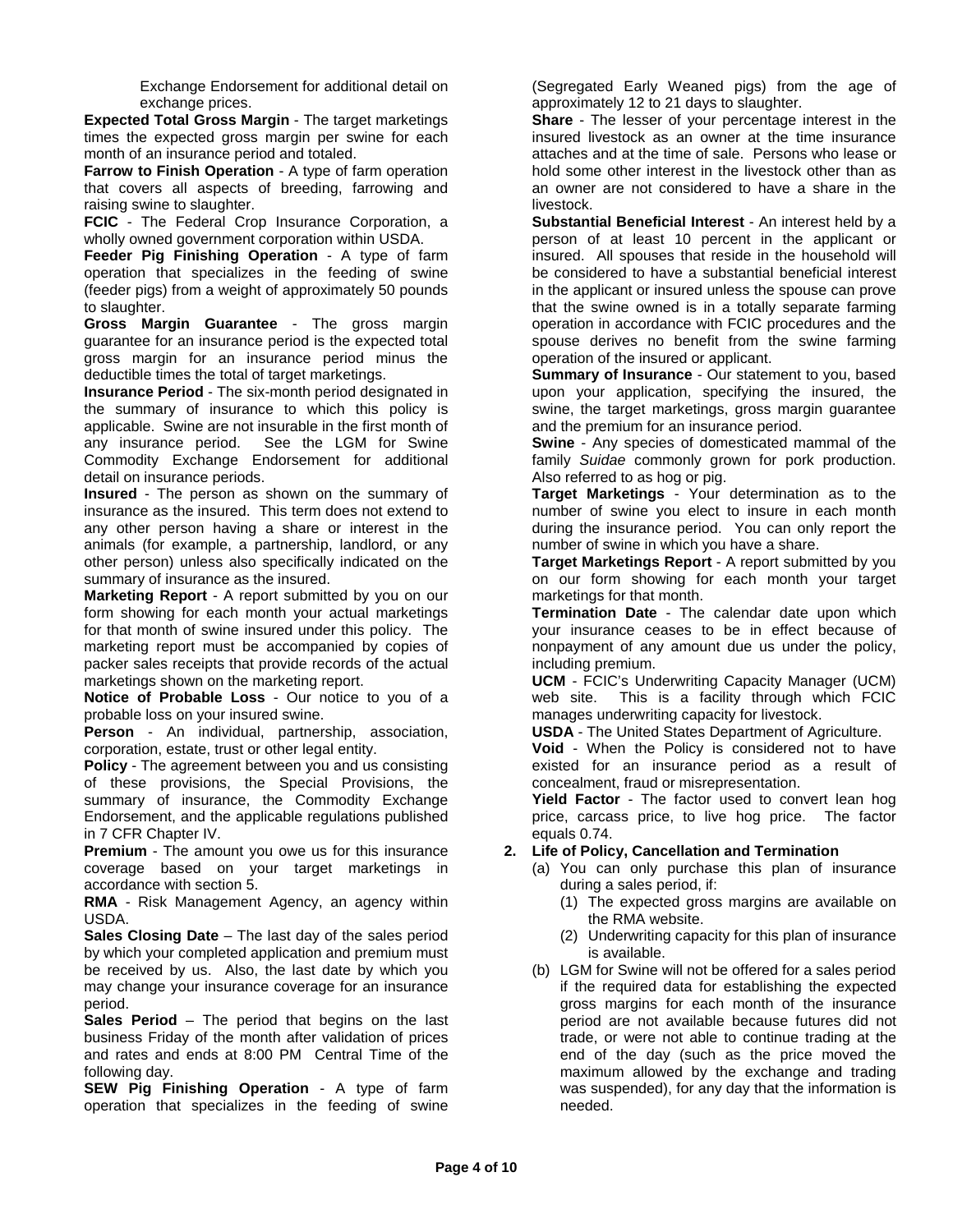- (1) LGM for Swine will not be offered if CME Group lean hog futures prices decline by the maximum allowed by the exchange two consecutive days during the time period for establishing the expected gross margins.
- (2) LGM for Swine will not be offered if CME Group corn or soybean meal futures prices increase by the maximum allowed by the exchange two consecutive days during the time period for establishing the expected gross margins.
- (c) Your agent does not have authority to bind coverage under this policy. Coverage for the swine described in the application will only become effective when we notify you in writing that your application has been accepted and approved by us, you have paid the premium in full and we issue a written summary of insurance to you.
	- (1) For subsequent insurance periods, coverage will only be effective if there is sufficient underwriting capacity and we issue a written summary of insurance to you.
	- (2) This policy will be available for sale only on days when FCIC's UCM web site is operational.
- (d) Coverage only can be purchased during the sales period or as otherwise specified in the Special Provisions.
	- (1) Coverage is not available for purchase if expected gross margins are not available on the RMA website or may not be available in instances of a news report, announcement, or other event that occurs during or after trading hours that is believed by the Secretary of Agriculture or the Manager of RMA, or his designee, to result in market conditions significantly different than those used to rate the LGM for Swine program.
	- (2) In these cases, coverage will no longer be offered for sale on the RMA Website. LGM for Swine sales will resume, after a halting or suspension in sales, during the next scheduled sales period provided the market prices needed to establish expected gross margins can be obtained and the Secretary or designee determines there are no program integrity issues that preclude resumption of sales.
- (e) The application must be completed by you and received by us not later than the sales closing date of each insurance period for which insurance coverage is requested. See the LGM for Swine Commodity Exchange Endorsement for additional information on sales closing dates.
- (f) Insurance coverage will not be provided if you have not paid the premium in full, are ineligible under the contract or under any federal statute or regulation or if you do not have a share in the livestock to be insured.
- (g) Your application must contain all the information required by us to complete the summary of insurance.
- (1) Applications that do not contain all social security numbers and employer identification numbers of the applicant and all social security numbers of individuals with a substantial beneficial interest in the applicant, as applicable, share, deductible, target marketings, and any other material information required to insure the gross margin for the animals are not acceptable.
- (2) If an entity has an interest of more than 10 percent in the insured or applicant, the social security numbers of all individuals with a substantial beneficial interest in the entity must also be provided.
- (3) If we discover that a person with a substantial beneficial interest has failed to provide a social security number or the person with a substantial beneficial interest is ineligible, the application will not be accepted or no indemnity will be due for the insurance period for the swine insured for which the social security numbers were not provided or the person was ineligible. Because no indemnity is due as a result of a breach of this policy, any premiums will still be owed.
- (h) This is a continuous policy, but will automatically terminate at the end of the pilot program.
- (i) After acceptance of the application, you may not cancel this policy for the initial insurance period.
	- (1) Thereafter, the policy will continue in force for each succeeding insurance period unless canceled or terminated.
	- (2) Either you or we may cancel this policy after the initial insurance period by providing written notice to the other on or before the cancellation date.
- (j) If any amount due, including a check returned for insufficient funds or overpayment, plus any accrued interest, is not paid, or an acceptable arrangement for payment is not made, on or before the termination date specified in these Basic Provisions or the date contained in any notice to you, the amount will be considered delinquent and your insurance coverage will terminate.
	- (1) Termination may affect your eligibility for benefits under other USDA programs.
	- (2) You will also be determined to be ineligible to participate in any crop insurance program authorized under the Act in accordance with 7 CFR part 400, subpart U.
	- (3) For unpaid premium resulting from a check returned for insufficient funds, the policy will terminate as of the sales closing date;
	- (4) For other amounts due, the policy will terminate effective on the termination date immediately after the debt becomes delinquent;
	- (5) Payment of premium with a check returned for insufficient funds may result in your ineligibility for participation in any program administered under the authority of the Act.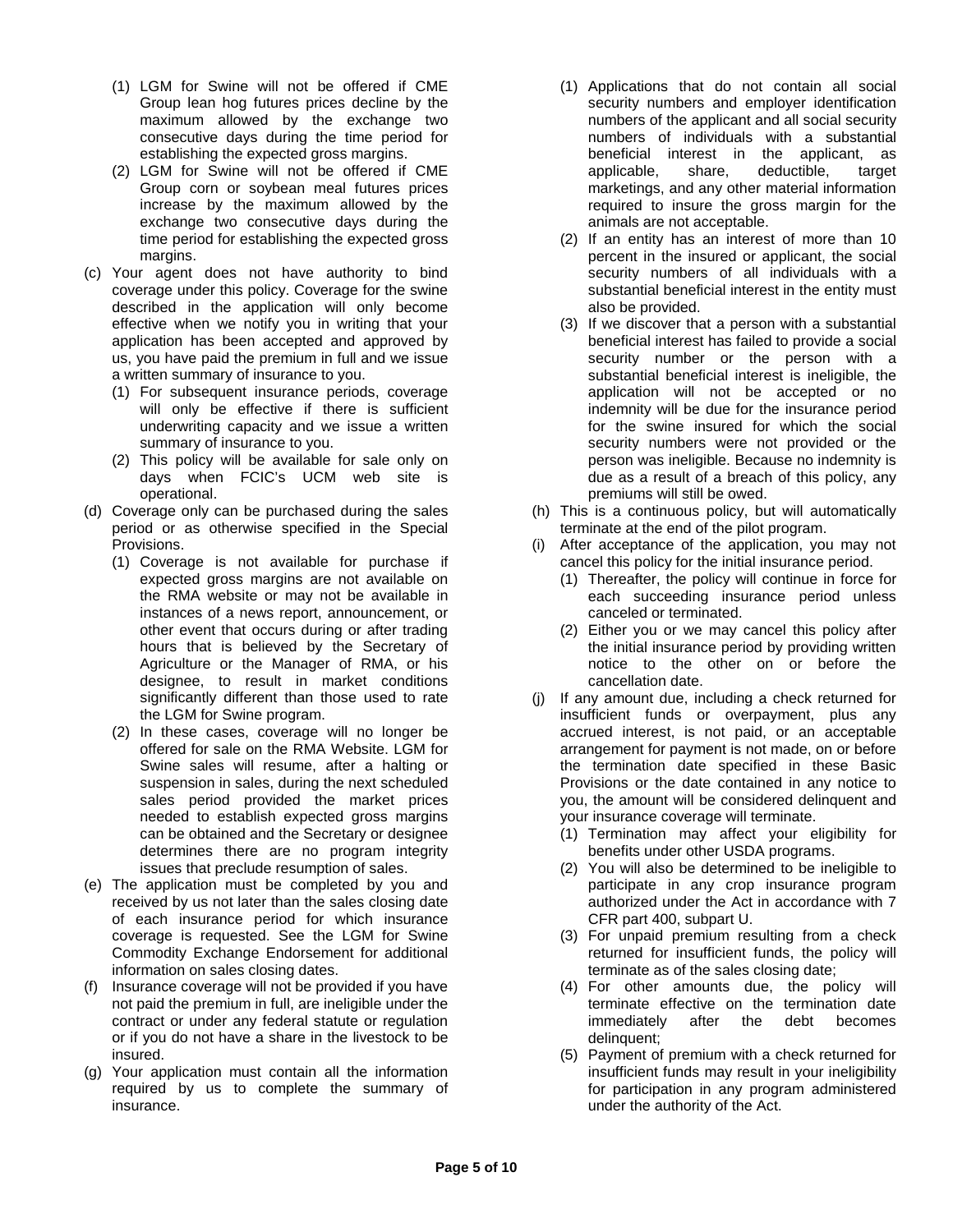- (6) Ineligibility for unpaid premium resulting from a check returned for insufficient funds or failure to timely pay other amounts due will be effective on:
	- (A) The date that a policy was terminated for the livestock for which you failed to pay premium and any related interest owed;
	- (B) The payment date contained in any notification of indebtedness for any overpaid indemnity, if you fail to pay the amount owed by such due date; or
	- (C) The termination date for the crop year prior to the crop year in which a scheduled payment is due under a payment agreement if you fail to pay the amount owed by any payment date in such payment agreement.
- (7) All other policies that are issued by us under the authority of the Act, including all crop insurance policies, will also terminate as of the next termination date contained in the applicable policy;
- (8) A policy already in effect at the time you become ineligible will not be affected until the termination date for that policy, and if you are ineligible, you may not obtain any insurance under the Act for any crop or livestock until payment is made in full, you execute an agreement to repay the debt and make payments in accordance with the agreement, or you file a petition to have your debts discharged in bankruptcy (Dismissal of the bankruptcy petition before discharge will void all policies in effect retroactive to the date you were originally determined ineligible to<br>participate and any indemnities paid and any indemnities paid subsequent to that date must be repaid.);
- (9) If you execute an agreement to pay the debt and fail to make any scheduled payment:
	- (A) All your policies, including all crop insurance policies, will be terminated effective on the termination date for the crop year prior to the crop year in which you failed to make the scheduled payment and no indemnity will be due for that year;
	- (B) You will no longer be eligible to obtain insurance under the Act by execution of an agreement to pay the debt; and
	- (C) You will be ineligible for insurance under the Act until the debt is paid in full or you file a petition to discharge the debt in bankruptcy. Dismissal of the bankruptcy petition before discharge will void all policies in effect retroactive to the date you were originally determined ineligible to participate and any payments and indemnities paid subsequent to that date must be repaid;
- (10)Once the policy is terminated, it cannot be reinstated for the current crop year unless the termination was in error because you did not owe any amounts or you paid the amounts owed on or before the termination date;
- (11)After you again become eligible for insurance under the Act, if you want to obtain coverage, you must reapply on or before the sales closing date for the crop or livestock (You cannot reapply for insurance in the crop year in which you became ineligible.); and
- (12)Any amount due us for any livestock or crop insured by us under the authority of the Act will be deducted from any indemnity due you for this or any other crop or livestock insured with us. If we deduct the amount due us from an indemnity, the date of payment for the purpose of this section will be the date you sign the properly executed claim for indemnity.
- (k) If you die, disappear, or are judicially declared incompetent, or if you are an entity other than an individual and such entity is dissolved, the policy will terminate as of the date of death, judicial declaration, or dissolution. If such event occurs after coverage begins for any insurance period, the policy will continue in force through the insurance period and terminate at the end of the insurance period and any indemnity will be paid to the person or persons determined to be beneficially entitled to the indemnity. The premium will be deducted from the indemnity or collected from the estate. Death of a partner in a partnership will dissolve the partnership unless the partnership agreement provides otherwise. If two or more persons having a joint interest are insured jointly, death of one of the persons will dissolve the joint entity.
- (l) Any insured may sign any document relative to this policy on behalf of any other insured covered by this policy, provided that the person has a properly executed power of attorney or other legally sufficient document authorizing such insured to act for other insureds.
- (m) We may cancel your policy if no premium is earned for three consecutive years.
- (n) The cancellation date is June 30 for all insurance periods.
- (o) The termination date for debt for the insurance period is the first day of the next month immediately following the sales closing date.

### **3. Insurance Coverages**

- (a) Your gross margin guarantee, deductible amount, and maximum premium for the insurance period are as shown on your summary of insurance.
- (b) You must select a deductible amount by sales closing date.
- (c) You may only select one deductible amount that is applicable for all target marketings.
- (d) Target marketings must be submitted on our form by the sales closing date for each insurance period in which you desire coverage. If target marketings are not submitted by the sales closing date, your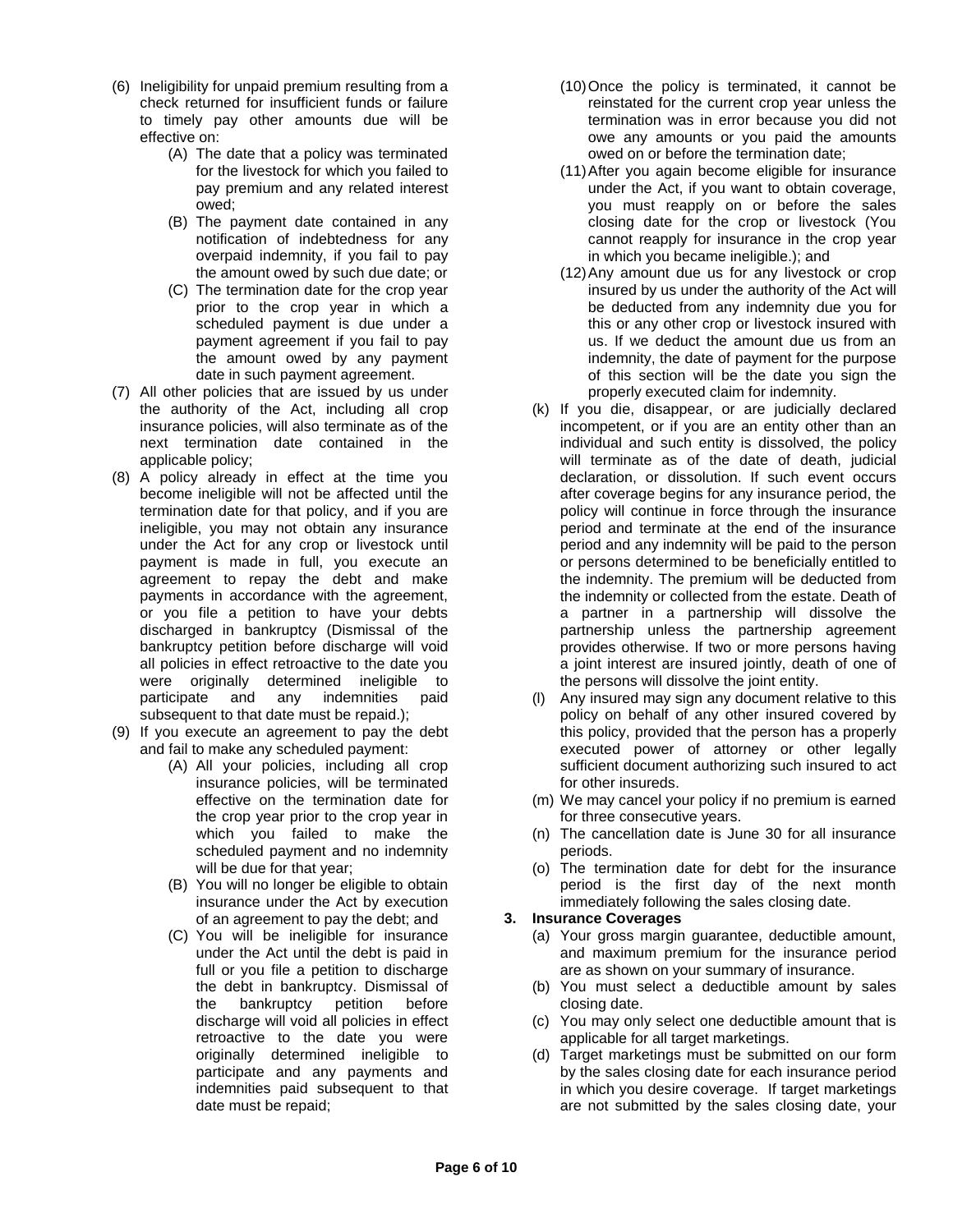target marketings for the insurance period will be zero.

- (e) Target marketings for any month of an insurance period cannot be greater than the approved target marketings for that insurance period. Your target marketings are due at the time of application in the initial insurance period and your target marketings report is due by the sales closing date in subsequent insurance periods.
- (f) No indemnity will be owed, but you will still be responsible for any premiums owed, if we find that your marketing report;
	- (1) Is not supported by written verifiable records in accordance with the definition of marketing report; or
	- (2) Fails to accurately report actual marketings or other material information.
- (g) Under no circumstance will the total number of swine insured exceed 15,000 head in any insurance period, or 30,000 head in any insurance year.
- (h) Sales of LGM for Swine may be suspended if extraordinary events occur that interfere with the effective functioning of the corn, soybean meal, or lean hogs commodity markets as determine by FCIC. Evidence of such events may include, but is not limited to, consecutive limit down moves in the lean hog futures markets or consecutive limit up moves in the corn and soybean meal futures markets.

### **4. Causes of Loss Covered**

This policy provides insurance only for the difference between the actual gross margin and the gross margin guarantee caused by unavoidable cause of loss, as required by the Act. This policy does not insure against the death or other loss or destruction of your swine, or against any other loss or damage of any kind whatsoever.

### **5. Annual Premium**

- (a) The premium is earned and payable at the time coverage begins.
- (b) The application will not be accepted if the premium is not paid in full at the time of application.
- (c) In subsequent insurance periods, if the premium is not paid in full by the applicable sales closing date, your target marketings will be reduced to zero for each month of the insurance period and you will have no coverage for swine under this policy.
- (d) Payment of premium with a check that has been returned for insufficient funds will result in your target marketings being reduced to zero for each month of the insurance period and you will have no coverage for swine under this policy.
- (e) The premium amount is shown on your summary of insurance.

### **6. Insurance Period**

(a) Coverage begins on your swine on the first day of the second calendar month following the month of the sales closing date, provided premium for the coverage has been paid in full. For example, for the contract with a sales closing date in January, coverage will begin on March 1.

- (b) Coverage ends at the earliest of:
	- (1) The last month of the insurance period in which you have target marketings;
	- (2) As otherwise specified in the policy.
	- (3) If the end date is on a Saturday, Sunday, or federal holiday, or, if for any reason the relevant report is not available to us for that day or any other day of the ending period, then the actual ending value will be based on the most recent reports made prior to that date.

# **7. Determining Indemnities**

- (a) In the case of a payable loss on insured swine, we will send you a notice of probable loss approximately ten days after all actual gross margins applicable for the insurance period are released by RMA. You must submit a marketing report, within 15 days of your receipt of the notice of probable loss.
- (b) In the event of loss covered by this policy, we will settle your claim by subtracting the actual total gross margin from the gross margin guarantee. If the result is greater than zero, an indemnity will be paid. Under no circumstances will the indemnity be greater than your total target marketings multiplied by the three day average CME Group lean hog futures price established at the beginning of the insurance period multiplied by the assumed weight of the swine multiplied by the yield factor.
- (c) In the event that the total of actual marketings are less than 75 percent of the total of targeted marketings for the insurance period, indemnities will be reduced by the percentage by which the total of actual marketings for the insurance period fell below the total of targeted marketings for the period.

### **8. Conformity to Food Security Act**

Although your violation of a number of federal statutes, including the Act, may cause cancellation or termination of the policy or may cause the policy to become void, you should be specifically aware that your policy will be canceled if you are determined to be ineligible to receive benefits under the Act due to violation of the controlled substance provisions (title XVII) of the Food Security Act of 1985 (Pub. L. 99-198) and the regulations published at 7 CFR part 400, subpart F. Your policy will be canceled if you are determined, by the appropriate agency, to be in violation of these provisions. We will recover any and all monies paid to you or received by you during your period of ineligibility, and your premium will be refunded, less a reasonable amount for expenses and handling not to exceed 24.5 percent of the total premium.

### **9. Amounts Due Us**

- (a) Interest will start to accrue on the sales closing day date if the check for premium is returned for insufficient funds at the rate of 1.25 percent simple interest per calendar month, or any portion thereof, on any unpaid amount due us.
- (b) For the purpose of any other amounts due us, such as repayment of indemnities found not to have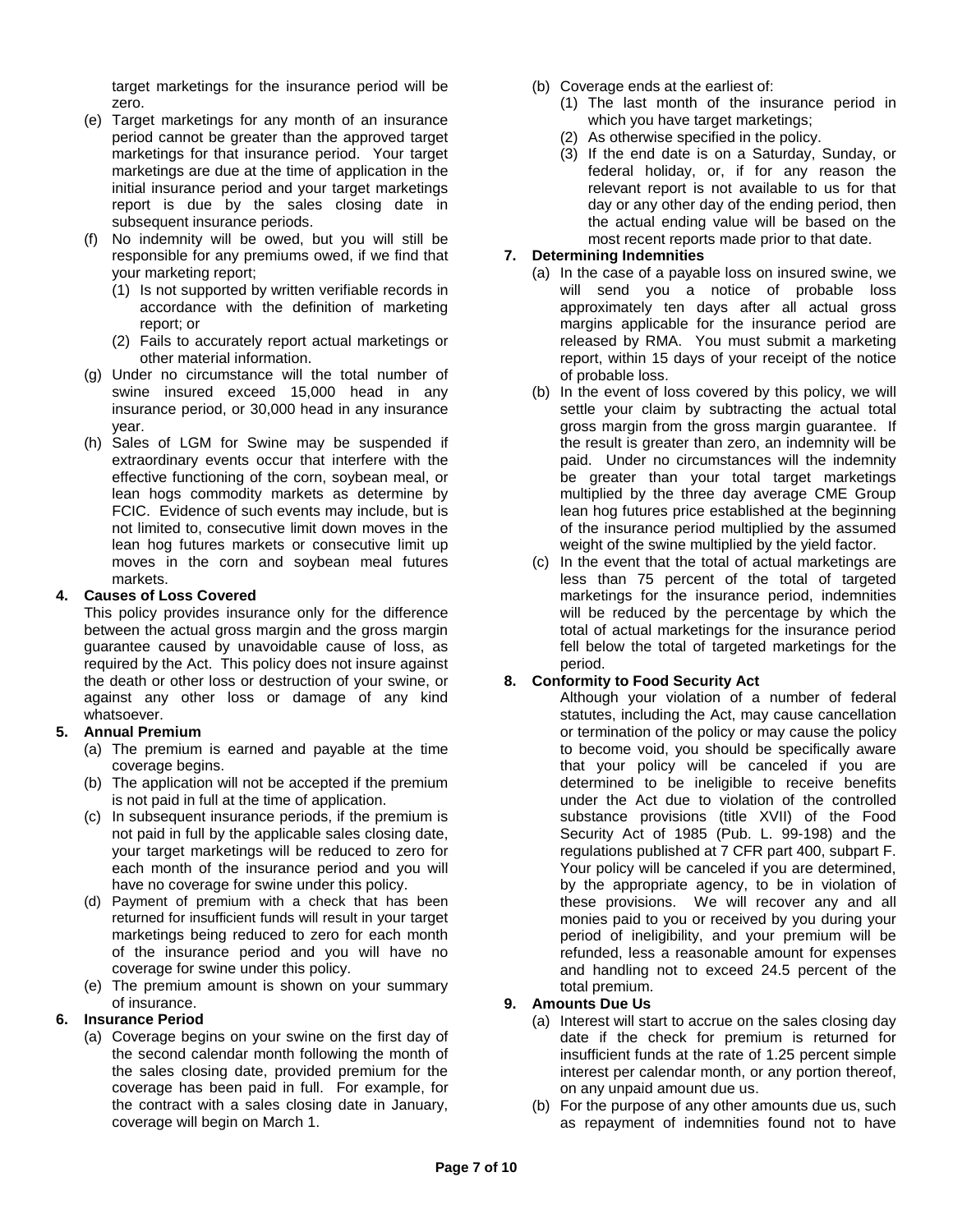been earned, interest will start to accrue on the date that notice is issued to you for the collection of the unearned amount. Amounts found due under this paragraph will not be charged interest if payment is made within 30 days of issuance of the notice by us. The amount will be considered delinquent if not paid within 30 days of the date the notice is issued by us.

- (c) All amounts paid will be applied first to expenses of collection, if any, second, to the reduction of accrued interest, and then to the reduction of the principal balance.
- (d) If we determine that it is necessary to contract with a collection agency or to employ an attorney to assist in collection, you agree to pay all of the expenses of collection.
- (e) Amounts owed to us by you may be collected in part through administrative offset from payments you receive from United States government agencies in accordance with 31 U.S.C. Chapter 37.

### **10. Legal Action Against Us**

- (a) You may not bring legal action against us unless you have complied with all of the policy provisions.
- (b) If you do take legal action against us, you must do so within 12 months after denial of your claim. Suit must be brought in accordance with the provisions of 7 U.S.C. 1508(j).
- (c) Under no circumstances will we be liable for the payment of damages (compensatory, punitive, or other), attorneys' fees, or other charges in connection with any claim for indemnity, whether we approve or disapprove such claim.

# **11. Payment and Interest Limitations**

We will pay simple interest computed on the net indemnity ultimately found to be due by us or by a final judgment of a court of competent jurisdiction, from and including the 61st day after the date you sign, date and submit to us the properly completed marketing report. Interest will be paid only if the reason for our failure to timely pay is **NOT** due to your failure to provide information or other material necessary for the computation or payment of the indemnity. The interest rate will be that established by the Secretary of the Treasury under section 12 of the Contract Disputes Act of 1978 (41 U.S.C. 611) and published in the Federal Register semiannually on or about January 1 and July 1 of each year, and may vary with each publication.

# **12. Concealment, Misrepresentation or Fraud**

- (a) If you have falsely or fraudulently concealed the fact that you are ineligible to receive benefits under the Act or if you or anyone assisting you has concealed or misrepresented any material fact relating to this Policy:
	- (1) This policy will be void for each insurance period in which the concealment, fraud or misrepresentation occurred; and
	- (2) You may be subject to remedial sanctions in accordance with 7 U.S.C. 1515(h) and 7 CFR part 400, subpart R.
- (b) Voidance of this policy will result in you having to reimburse all indemnities paid for the insurance period.
- (c) Voidance will be effective on the first day of the insurance period for the crop year in which the act occurred and will not affect the policy for subsequent insurance periods unless a violation of this section also occurred in such insurance periods.
- (d) Even though this policy is void, you will still be required to pay the administrative and operating expenses contained on your premium statement to offset costs incurred by us in the service of this policy.
- (e) If you are convicted of a felony for knowingly defrauding the government in connection with this policy, you will be permanently debarred from participation of any program administered by the U.S. Department of Agriculture. The Secretary may reduce the period of debarment to not less than 10 years.

### **13. Transfer of Coverage and Right to Indemnity**

If you transfer any number of your swine during the insurance period, you may transfer your coverage rights, if the transferee is eligible for crop or livestock insurance. We will not be liable for any more than the liability determined in accordance with your policy that existed before the transfer occurred. The transfer of coverage rights must be on our form and will not be effective until approved by us in writing. Both you and the transferee are jointly and severally liable for the payment of the premium. The transferee has all rights and responsibilities under this policy consistent with the transferee's interest. If the transferee is not eligible for livestock insurance for any reason, and the transfer occurs before the final 30 days of the insurance period, then the transferred portion of the coverage will be terminated and no premium for that portion will be refunded.

# **14. Assignment of Indemnity**

You may assign to another party your right to an indemnity for the insurance period. The assignment must be on our form and will not be effective until approved in writing by us. The assignee will have the right to submit all loss notices and forms as required by the policy. If you have suffered a loss from an insurable cause and fail to file a marketing report within 15 days after you receive a notice of probable loss, the assignee may submit the marketing report not later than 15 days after the 15-day period has expired. We will honor the terms of the assignment only if we can accurately determine the amount of the claim. However, no action will lie against us for failure to do so.

# **15. Subrogation (Recovery of Loss from a Third Party)**

Since you may be able to recover all or a part of your loss from someone other than us, you must do all you can to preserve this right. If you recover any funds from someone else, you must repay to us the amount you receive from us, not to exceed the amount of indemnity we paid to you. If we pay you for your loss, your right to recovery will, at our option, belong to us. If we recover more than we paid you plus our expenses, the excess will be paid to you.

**16. Descriptive Headings**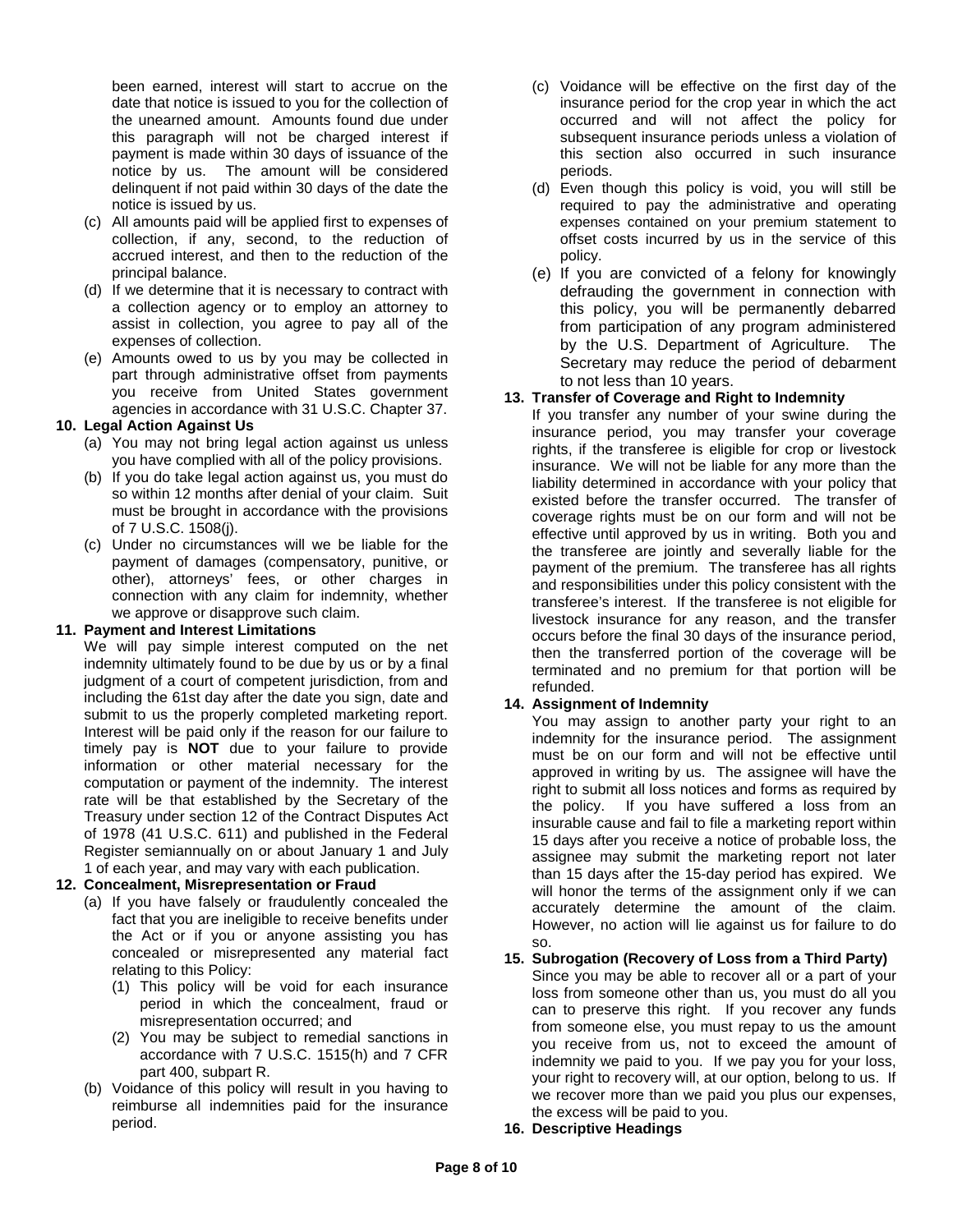The descriptive headings of the various policy provisions are formulated for convenience only and are not intended to affect the construction or meaning of any of the policy provisions.

- **17. Notices**
	- (a) All notices required to be given by you must be in writing and received by the insurance agent identified in your application within the designated time unless otherwise provided by the notice requirement. Notices required to be given immediately may be by telephone or in person and confirmed in writing. Time of the notice will be determined by the time of our receipt of the written notice. If the date by which you are required to submit a report or notice falls on Saturday, Sunday, or a federal holiday, or if your agent's office is, for any reason, not open for business on the date you are required to submit such notice or report, such notice or report must be submitted on the next business day.
	- (b) All notices and communications required to be sent by us to you will be mailed to the address contained in the summary of insurance. Notice sent to such address will be conclusively presumed to have been received by you. You should advise us immediately of any change of address.

### **18. Applicability of State and Local Statutes**

If the provisions of this policy conflict with statutes of the state or locality in which this policy is issued, the policy provisions will prevail. State and local laws and regulations in conflict with federal statutes or regulations do not apply to this policy.

### **19. Other Insurance**

You must not obtain any other livestock insurance issued under the authority of the Act on the insured swine. If we determine that more than one policy on the swine is intentional, you may be subject to the sanctions authorized under this policy, the Act, or any other applicable statute. If we determine that the violation was not intentional, the policy with the earliest date of application will be in force and all other policies will be void. Nothing in this paragraph prevents you from obtaining other insurance not issued under the Act.

#### **20. Access to Insured Swine and Records, and Record Retention**

- (a) We, and any employee of USDA, reserve the right to examine the insured swine, and all records relating to the breeding, farrowing, feeding, finishing, and sale of the swine as often as we reasonably require during the record retention period.
- (b) For three years after the end of the insurance period, you must retain, and provide upon our request, or the request of any USDA employee, complete records of the purchase, feeding, shipment, sale, or other disposition of all the insured swine. This requirement also applies to the records to establish the basis for the marketing report for each insurance period. You must also provide upon our request, or the request of any

USDA employee, separate records showing the same information from any swine not insured. We may extend the record retention period beyond three years by notifying you of such extension in writing. Your failure to keep and maintain such records will result in no indemnity being due and since the denial of indemnity is based on a breach of the policy for the insurance period, you will still be required to pay all premiums owed.

- (c) Any person designated by us, and any employee of USDA, will, at any time during the record retention period, have access:
	- (1) To any records relating to this insurance at any location where such records may be found or maintained; and
	- (2) To the farm.
- (d) By applying for insurance under the authority of the Act or by continuing insurance for which you previously applied, you authorize us, or any person acting for us, to obtain records relating to the insured swine from any person who may have custody of those records including, but not limited to, packers, banks, shippers, sale barns, terminals, cooperatives, associations, and accountants. You must assist us in obtaining all records which we request from third parties.

### **21. Arbitration**

- (a) Any dispute regarding a determination arising out of or relating to this policy will be resolved in accordance with the rules of the American Arbitration Association (AAA). Notwithstanding any provisions in the rules of the AAA to the contrary, the arbitrator's decision is not binding on you or us and is subject to judicial review under the same standards as a decision rendered by the National Appeals Division.
- (b) The initiation of arbitration proceedings must occur within 12 months of the date of the denial of the claim, including disputes regarding the amount of the claim.
- (c) Failure to agree with any factual determination made by FCIC must be resolved through the FCIC appeal provisions published at 7 CFR part 11.
- (d) No award determined by arbitration or appeal can exceed the amount of liability established or which should have been established under the policy.

# **22. Contract Changes**

- (a) We may change the terms of your coverage under this policy from year to year.
- (b) Any changes in policy provisions, amounts of insurance, premium rates, and program dates will be provided by us to your crop insurance agent not later than the contract change date. You may view the documents or request copies from your crop insurance agent.
- (c) You will be notified, in writing, of changes to the Basic Provisions and Special Provisions not later than 30 days prior to the cancellation date. Acceptance of changes will be conclusively presumed in the absence of notice from you to change or cancel your insurance coverage.
- (d) The contract change date is April 30.